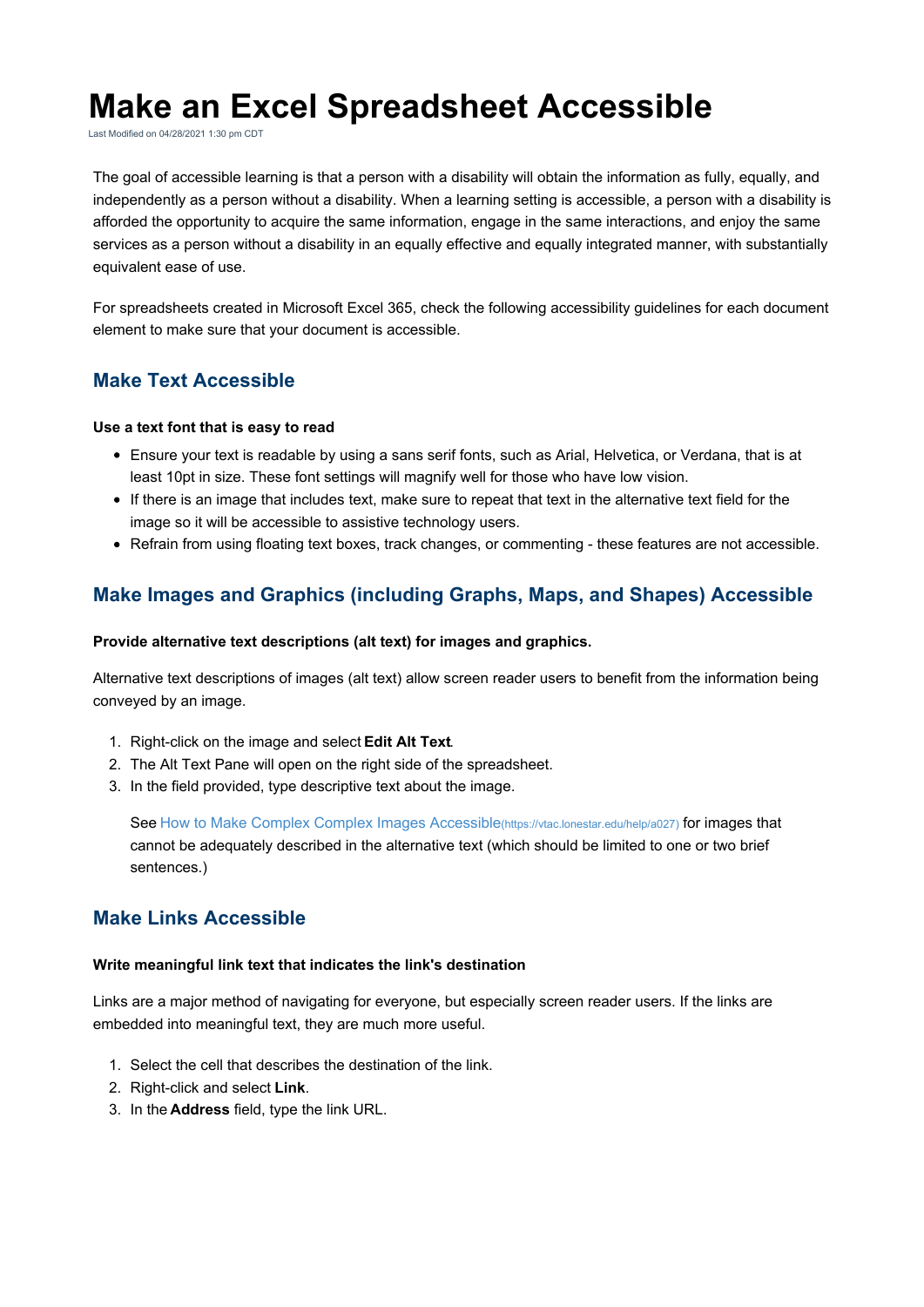| Insert Hyperlink                                |                                      |                               |                      |            |                      |               |
|-------------------------------------------------|--------------------------------------|-------------------------------|----------------------|------------|----------------------|---------------|
| <b>Text to Display:</b>                         |                                      | conversations                 |                      |            |                      | ScreenTip     |
|                                                 |                                      | Web Page or File              | <b>This Document</b> |            | <b>Email Address</b> |               |
| Link to an existing file or web page.           |                                      |                               |                      |            |                      |               |
|                                                 | Address:<br>http://www.lonestar.edu/ |                               |                      |            | Select               |               |
|                                                 |                                      |                               |                      |            |                      |               |
|                                                 |                                      |                               |                      |            |                      |               |
|                                                 |                                      |                               |                      |            |                      |               |
|                                                 |                                      |                               |                      |            |                      |               |
| Mac                                             |                                      |                               |                      |            |                      |               |
| Cancel                                          |                                      |                               |                      |            |                      | <b>OK</b>     |
|                                                 |                                      |                               |                      |            |                      |               |
|                                                 |                                      |                               |                      |            |                      |               |
| <b>Insert Hyperlink</b>                         |                                      |                               |                      |            |                      | ?<br>$\times$ |
| Link to:                                        |                                      | Text to display: presentation |                      |            |                      | ScreenTip     |
| <b>D</b><br><b>Existing File</b><br>or Web Page | Look in:                             | 샠<br><b>Documents</b>         |                      | $\sqrt{2}$ | $\circ$ $\Box$       | Bookmark      |
| ¢٦<br><b>Place in This</b><br><b>Document</b>   | Current<br>Folder                    |                               |                      |            |                      |               |
|                                                 | <b>Browsed</b>                       |                               |                      |            |                      |               |
|                                                 | Pages                                |                               |                      |            |                      |               |
| <b>Create New</b><br><b>Document</b>            | Recent<br><b>Files</b>               |                               |                      |            |                      |               |
| a<br>E-mail<br><b>Address</b>                   | Address:                             | http://www.lonestar.edu/      |                      |            | $\checkmark$         |               |
|                                                 |                                      | Vindows                       |                      |            | OK                   | Cancel        |

4. Click **OK**.

## **Hyperlink Tips:**

- If you think students will be printing the document and you want them to have the URL, put it in parentheses after the link but don't hyperlink it.
	- Example: Lone Star College (http://www.lonestar.edu) (www.lonestar.edu).
- Screen reading software can pull up all of the links in a page to aid the user in navigating the page more quickly. If a link pulled up by the screen reader is an indecipherable URL or an ambiguous phrase like "click here," the user will not know where that link goes.

# **Make Tables Accessible**

## **Create data tables with column headers**

Designating column or row headers in a table is essential for screen reader users to understand how the information is laid out.

#### **Windows:**

- 1. Place the cursor anywhere in a table.
- 2. On the **Table Tools Design** tab, in the **Table Style Options** group, select the **Header Row** check box.
- 3. Type the column headings.

## **Mac:**

- 1. Place the cursor anywhere in a table.
- 2. On the **Table** tab, select the **Header Row** check box.



3. Type the column headings.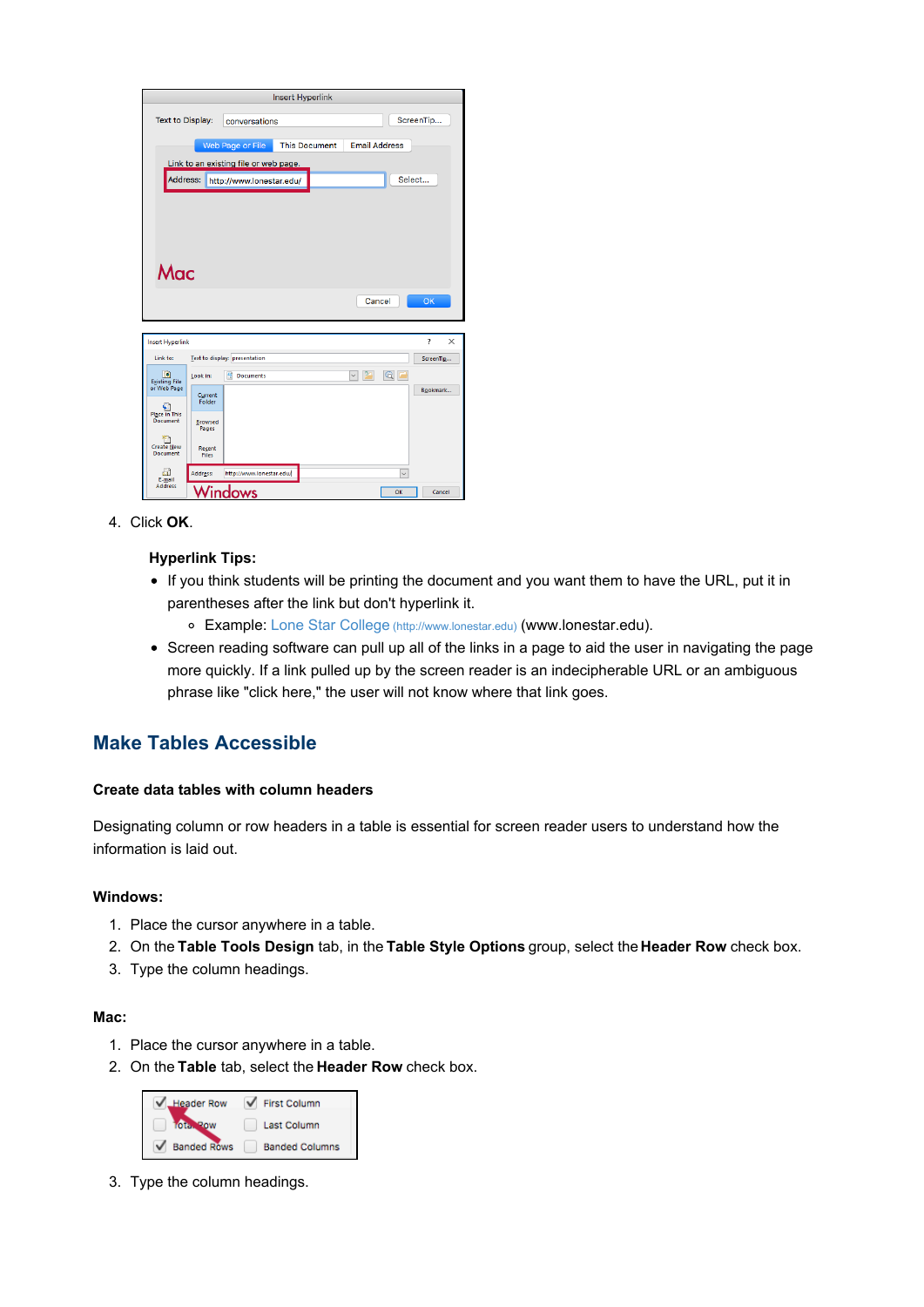#### **Ensure a proper reading order in tables**

- **Screen readers (https://en.wikipedia.org/wiki/Screen\_reader) read tables from left to right, top to bottom, one cell at a** time (no repeats). If cells are split or merged, the reading order can be thrown off.
- To test the reading order of your table, place your cursor in the first cell of the table. Press the Tab key repeatedly to navigate through the table. This demonstrates the reading order that assistive technologies will use.
- Merged, nested, and split cells change the reading order of tables. Make sure you construct your table in a way that accommodates proper reading order.

# **Makes Sheets Accessible**

## **Give all sheet tabs unique names**

Screen readers read sheet names, which provide information about what is found on the worksheet, making it easier to understand the contents of a workbook and to navigate through it.

- 1. Right-click a sheet tab, and select **Rename**.
- 2. Type a brief, unique name for the sheet.

# **Color Use in Documents**

## **Don't use color alone to convey meaning**

Don't use color alone to make a distinction, to make a comparison, or to set something apart from the rest of the document. If you categorize something by color alone, those who are color blind or have other visual disabilities will not be able to benefit from that information.

## **Use sufficient color contrast**

Make sure there is enough contrast between the font color and the background color. If you print your document on a black and white printer, would it be understandable? Without sufficient color contrast, people who are color blind or have other visual disabilities will not be able to benefit from that information. You can use the Colour Contrast Analyzer tool to help you verify that the color contrast in your document is sufficient.

## **How To Install and Use the Colour Analyzer tool**

- 1. Download Colour Contrast Analyzer Tool(http://www.paciellogroup.com/resources/contrastAnalyser)
- 2. Open the **Colour\_Contrast\_Analyzer** application
- 3. Make sure you are in the**Result -- Luminosity** mode, not the contrast result for colorblindness.
- 4. Click the **Foreground eye dropper** tool, hover over and click the foreground color to selectit.
- 5. Click the **Background eye dropper** tool, hover over and click the background color.
- 6. If you have a 12-pixel font color you are testing for color contrast, you must get a Pass (AA). If you have font larger than that, you must get a Pass (AA) in the Large Text field.

# **Colour Analyzer Tips:**

- LSC's standards are to reach a pass in the AA standards.
- Don't worry If you fail the AAA standards, though you might want to consider something with more contrast.



**Video:** How-to Install the Colour Contrast Analyzer(http://youtu.be/4H8MhUmekbo).